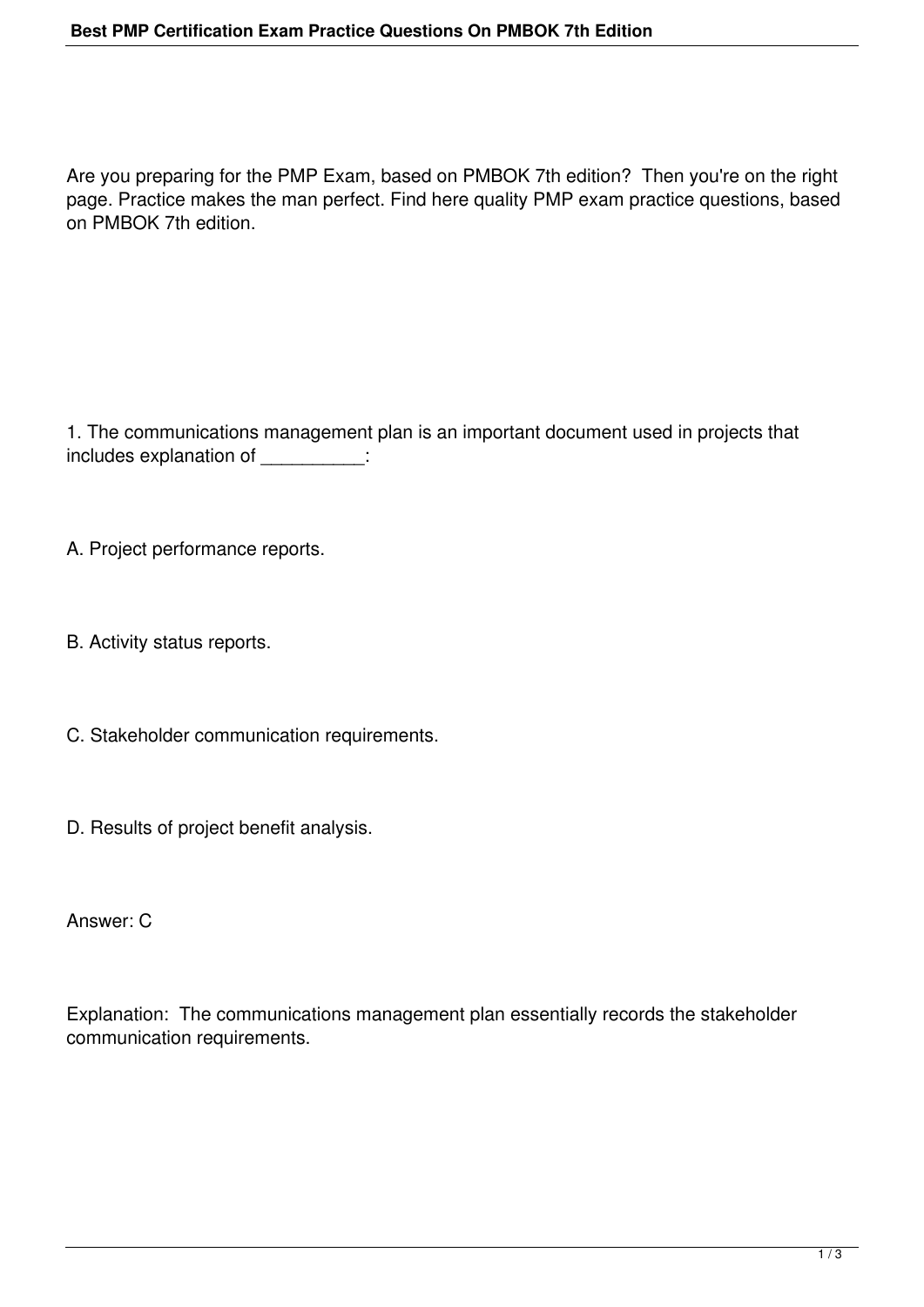2. Agile projects are different from the traditional projects. Which from the list following is NOT necessary in Agile projects?

A. Incremental delivery.

B. Small releases.

C. Progressive elaboration.

D. Large teams.

Answer: D

Explanation: Large teams are not optimal for using Agile principles.

3. \_\_\_\_\_\_\_\_\_ are generally not an indicator of the organizational cultures & styles.

 A. Personal behaviors and approaches of the project management team. B. Shared values, visions, beliefs, norms, and expectations.

C. Visions of authority relations.

D. Policies, procedures, and methods.

## Answer: A

Explanation: Personal behaviors and approaches of the project management team are individual in nature, and do not reflect the organizational cultures & styles.